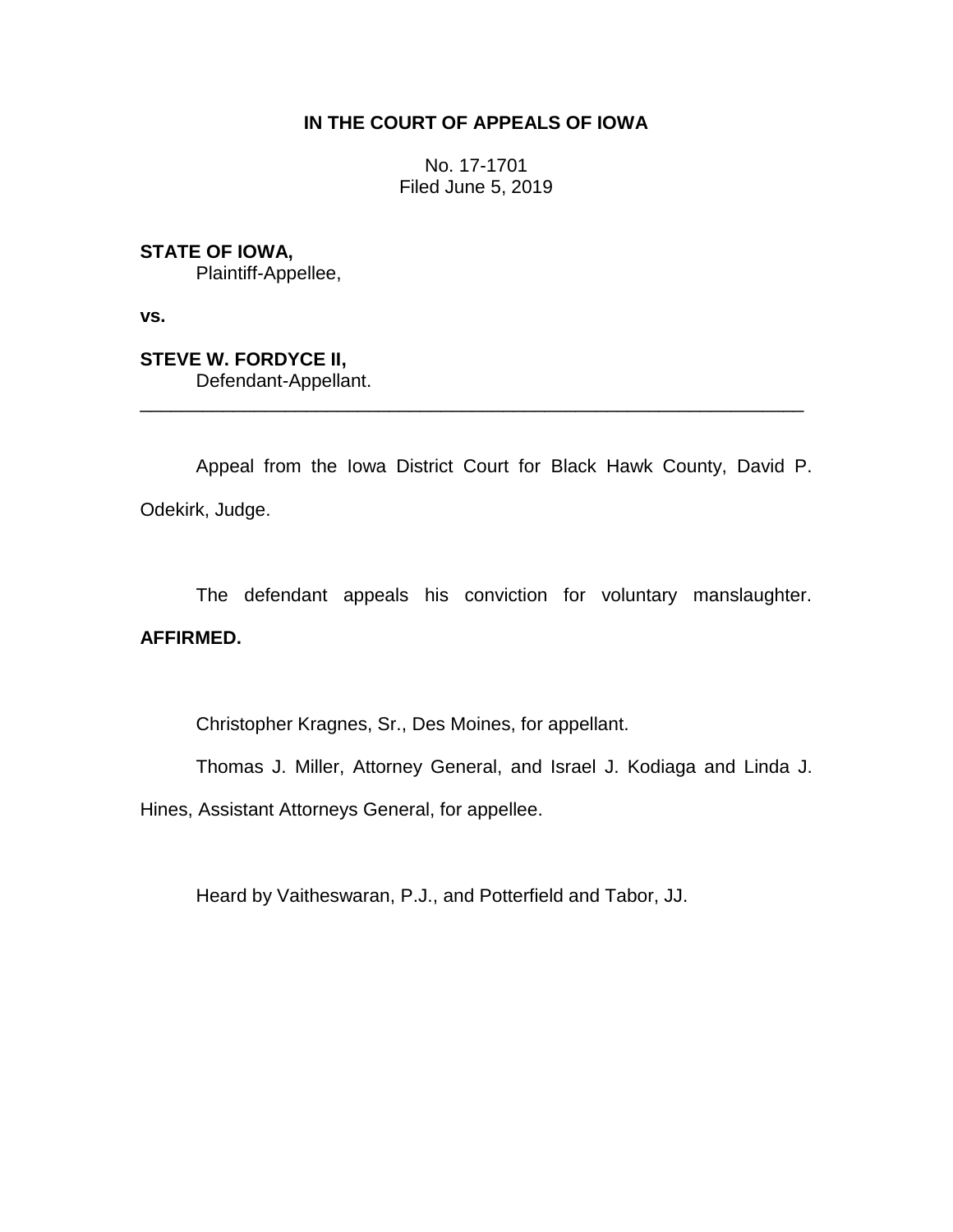#### **POTTERFIELD, Judge.**

Steve Fordyce<sup>1</sup> appeals his conviction after bench trial for voluntary manslaughter. He claims (1) the State did not present substantial evidence to disprove his justification defense beyond a reasonable doubt, (2) the district court erred in not applying the amended Iowa Code chapter 704 (2017)—also known as the "stand your ground" law—to his case, and (3) his due process rights were violated by the length of time between his trial and the entry of the district court's verdict.

### **I. Prior Facts and Proceedings. 2**

 $\overline{a}$ 

On August 14, 2015, Fordyce and his two six-year-old children visited Fordyce's sister, Nikki, at Nikki's residence on West First Street in Waterloo. Nikki's property abuts Samantha Harrington's Locust Street property; the properties are partially divided by a fence. While Fordyce and the children visited Nikki, Fordyce's red pickup truck was parked in Nikki's driveway. At some point during this visit, Fordyce's children are alleged to have thrown fruit-snack wrappers over the fence into Samantha's yard.

Around the same time, Donald Harrington walked across the street to visit Samantha, his estranged wife, at her Locust Street residence.<sup>3</sup> Donald was

<sup>1</sup> Fordyce is referred to as both Steve Fordyce Jr. and Steve Fordyce II throughout the various court filings.

 $2$  In a case tried to the bench, "[t]he trial court's findings of fact upon conflicting evidence are binding upon us if supported by substantial evidence." *State v. Bond*, 340 N.W.2d 276, 279 (Iowa 1983). Fordyce "agrees" in his appellate brief that "the trial court's findings of facts . . . are supported by substantial evidence." As the facts are not disputed, we adopt the substance of the district court's recitation of facts as our own, though we have incorporated those findings in our own narrative form and include information about the prior proceedings as well.

 $3$  Samantha and Donald were married at the time of the incident, but he did not reside at the Locust Street property with her.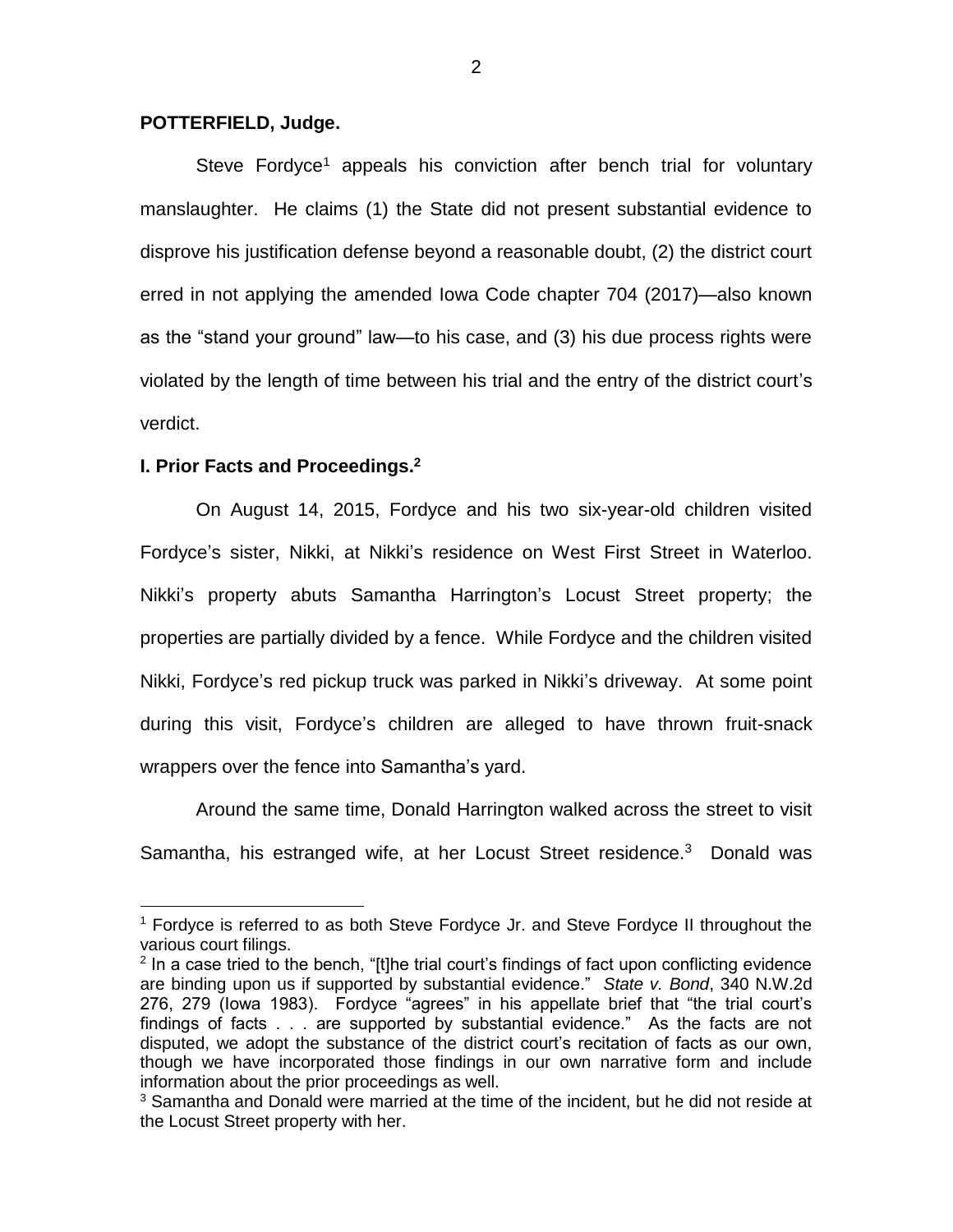coming from his adult nephew's birthday party, where Donald had consumed one or two beers. Donald was calm and not agitated when he left for Samantha's residence.

According to Samantha's testimony, Donald called her around 6:30 or 7:00 p.m. that night and wanted to see her. Once Donald arrived, the two sat on the front porch of the Locust Street residence. Donald asked who drove the red truck parked next door, and Samantha told him the truck belonged to Nikki's brother. Donald told Samantha garbage was being thrown over the fence; he was "visibly shaken" and upset as he told her. Samantha tried to change the subject of their conversation to calm him down.

While Samantha and Donald sat on the porch together, they observed Fordyce back his red pickup out of the driveway. Samantha testified that as Fordyce drove by, Donald "flipped the bird" at Fordyce. Fordyce stopped his truck in front of Samantha's property. Donald, whom Samantha described as upset, left the porch and proceeded to walk toward Fordyce's vehicle. Donald was a large person, standing at approximately six feet three inches tall and weighing about 281 pounds. Samantha testified once Donald reached Fordyce's truck, Donald tried to open the truck door but the door was locked. Samantha opined that Donald would not have been able to see Fordyce's children—who were seated in the back seat of the truck—due to the dark windows.

Fordyce made a questioning gesture in response to Donald giving him the finger. Fordyce reported he and Donald had never had any problems with each other and he was confused as to what triggered Donald's hostile behavior. Although Fordyce has some hearing difficulties, he was able to make out that it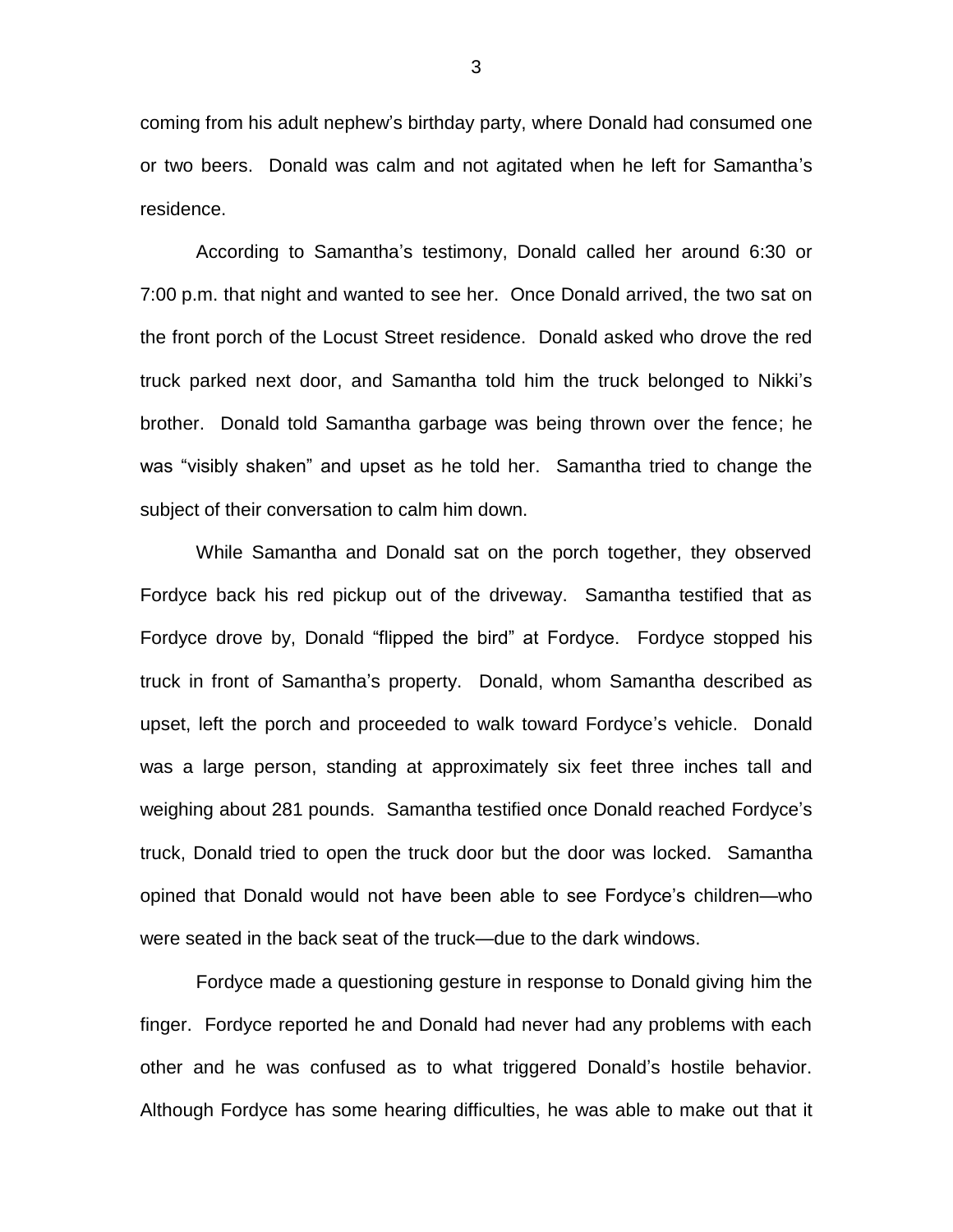had something to do with the children's fruit snacks. Fordyce had a gun on his person while in the truck, which he had a lawful permit to carry. According to Fordyce's later statement to police, he carries a gun in his pocket "ninety-five percent of the time." Fordyce did not brandish or point the weapon at Donald at that time.

After unsuccessfully attempting to get in Fordyce's truck, Donald then attempted to provoke Fordyce into a fight by saying something to the effect of "Come on. You want to go?" Fordyce sped away before Donald walked around the back of the truck.

Donald then walked back to the porch. Samantha flagged down two of her children's friends and instructed them to find her boys because she thought something was going to happen. Samantha and Donald expected more trouble.

Fordyce drove up the street and made a U-turn, returning to Nikki's house, where Nikki and Katia<sup>4</sup> were sitting on the porch. Fordyce parked on Nikki's lawn in front of her house, rolled down his window, and, from his truck, told Nikki and Katia what had just happened so Nikki would have warning if any drama resulted with Donald and Samantha. Nikki and Katia ran next door to confront Samantha and Donald. Fordyce told his kids to stay in the truck before getting out to follow Nikki and Katia. Fordyce followed them because he was worried about what might happen; Fordyce believed Donald was "on something" at the time.

 $\overline{a}$ 

 $4$  We have no indication of Katia's age; she may have been a minor at the time of this incident. We err on the side of caution and refer to her by her first name only. *See, e.g.*, *State v. Tyler*, 873 N.W.2d 741, 745 n.2 (Iowa 2016) ("We refer to juvenile witnesses by initials only.").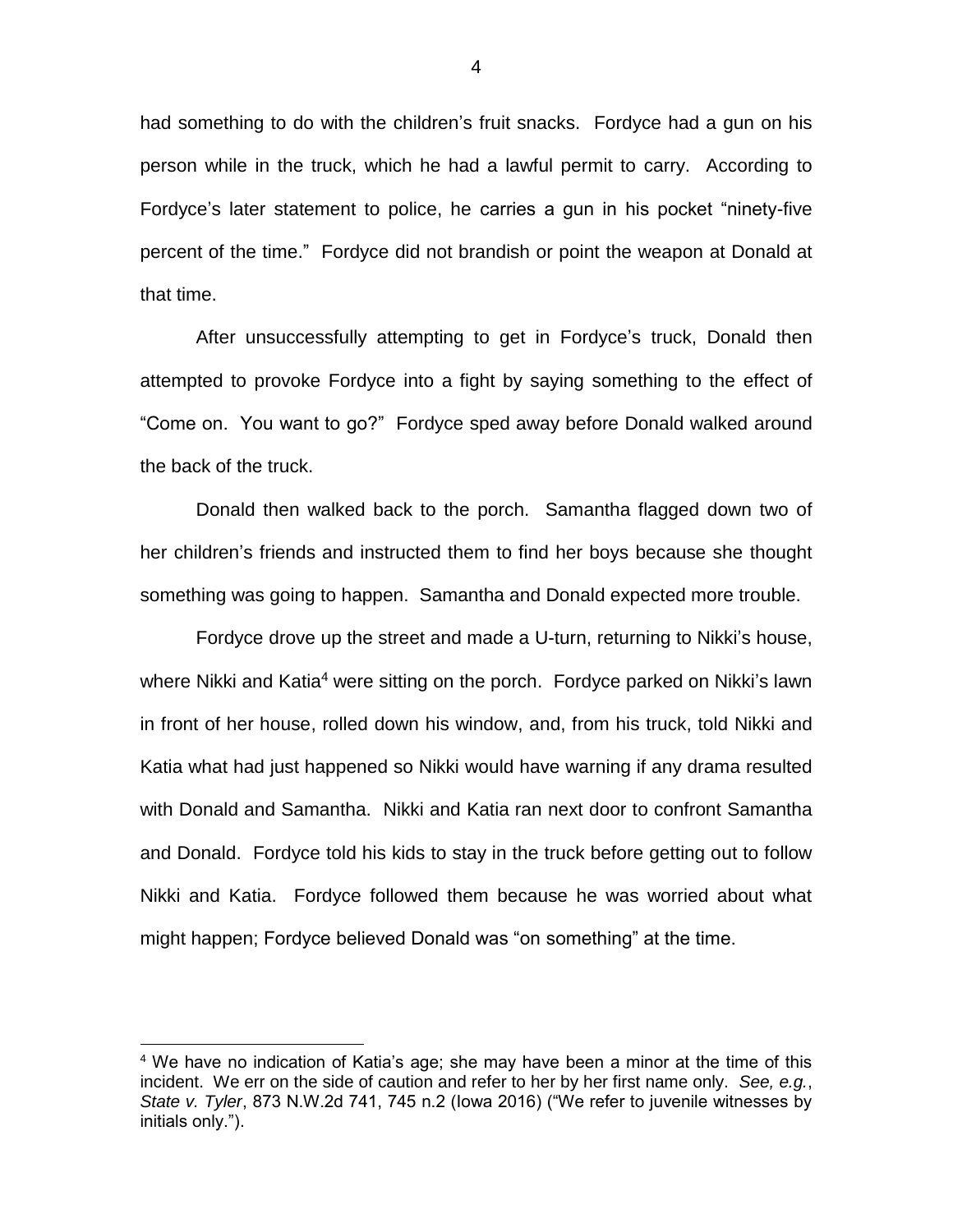Samantha and Donald were sitting on the porch when they saw Nikki, Katia, and Fordyce approaching Samantha's residence on the sidewalk. Nikki was in front of the group, and Fordyce was trailing behind the two women. Samantha got up to confront Nikki and Katia at the bottom of the porch steps. The women all argued with one another, but Fordyce stood back as an observer and did not say anything or join in any way. He stood near Samantha's property line but remained on Nikki's side of the property line throughout the incident.

Samantha had known Fordyce for three to four years, but she was unaware that he carried a gun. Donald and Fordyce had not personally interacted in many years, although they knew of each other; Fordyce was aware of allegations of Donald's past drug use. Fordyce had a violent encounter with Donald's brother, John Harrington, many years before this incident, but it did not involve Donald. Samantha and Nikki, however, had ongoing and serious disputes with one another that involved violent behavior. In fact, Samantha testified that just three days prior to August 14, 2015, Nikki had attacked her on her front porch. Samantha says she felt terrorized by Nikki but acknowledged Fordyce was never involved in this.

Donald apparently was not concerned with Nikki and Katia. However, while Samantha was arguing with Nikki at the bottom of the porch steps, Donald became upset when he saw Fordyce. Donald's angry behavior was directed at Fordyce and not the women. Donald moved quickly from the porch toward Fordyce, who was standing in the driveway on his sister's property. Under crossexamination, Samantha admitted telling the police that Donald wanted to fight Fordyce at that time.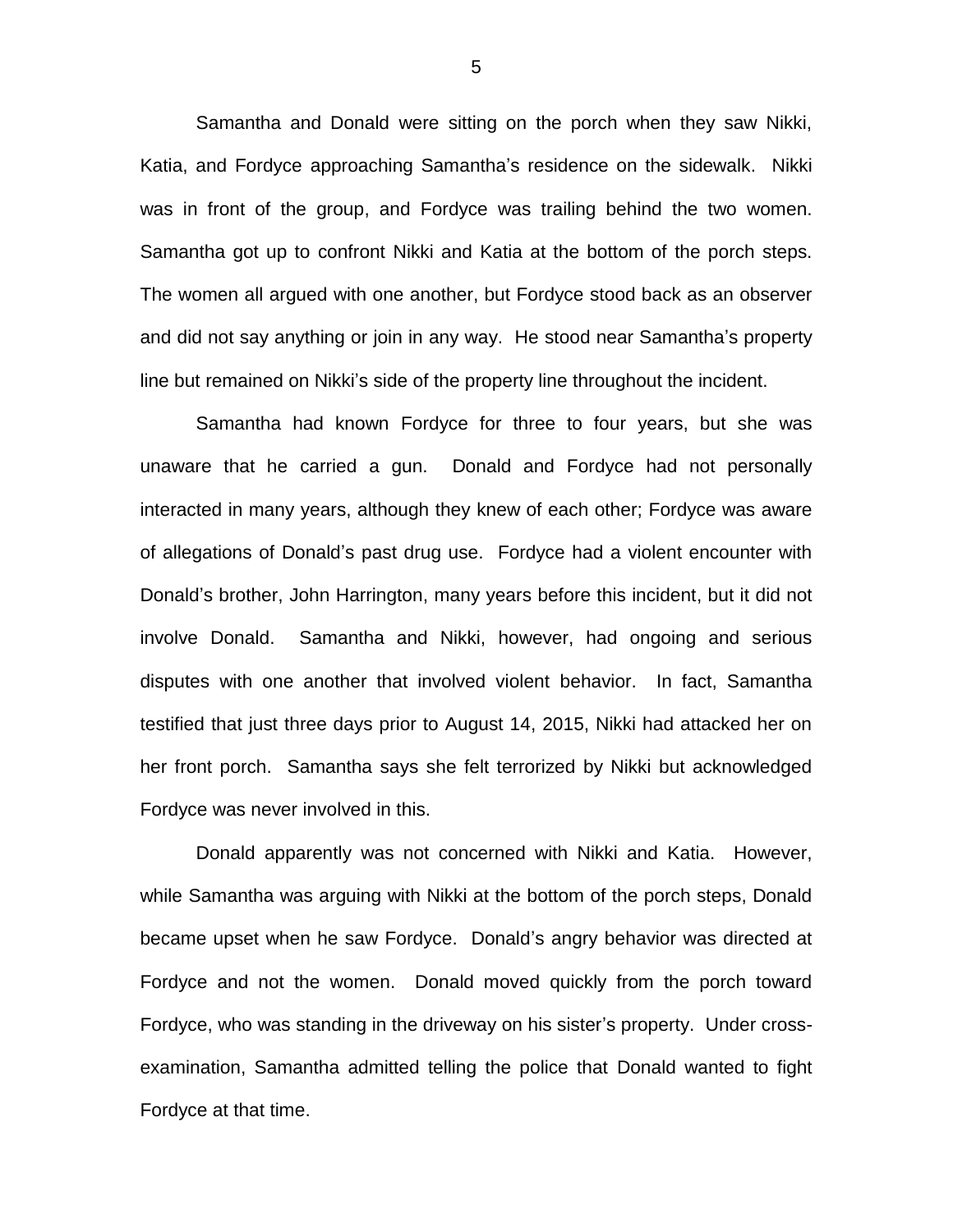As Donald approached Fordyce, Nikki announced Fordyce had a gun and asked Donald what he was going to do now. Samantha then saw Fordyce standing approximately three feet from Donald with a gun in his hand pointed at Donald; she had not seen the gun prior to that. Fordyce had the gun in his pocket and had not brandished it prior to Donald rushing at him. According to Samantha's testimony, Donald had his hands outstretched in the air but was holding nothing but a cell phone. Samantha recalled Donald asking Fordyce if Fordyce was going to shoot him before saying something along the lines of "shoot me then."

The State provided as evidence a recording of a voice message discovered on John Harrington's phone from the time of the incident. This message was made by Donald's phone calling John's phone, and it recorded some of the incident after Nikki arrived at Samantha's home. Donald can be heard saying something to the effect of "it's over with," "fucking kill you," and "go ahead, go ahead." Donald sounds agitated and is not calm in the voice recording. Nikki can be heard on the recording stating, "[Fordyce] has a gun." There is no evidence Fordyce verbally engaged with either Samantha or Donald during this incident.

According to Fordyce's statement to police officers, Donald then charged at him. Fordyce felt threatened, especially considering his history with Donald's brother, so he backed up, drew his weapon, and fired. Fordyce shot three or four rounds from his Glock model 27 .40 caliber handgun. Fordyce moved several feet while firing the gun; he did not initiate the process to draw and shoot his gun until after Donald charged at him. Samantha estimated it took approximately four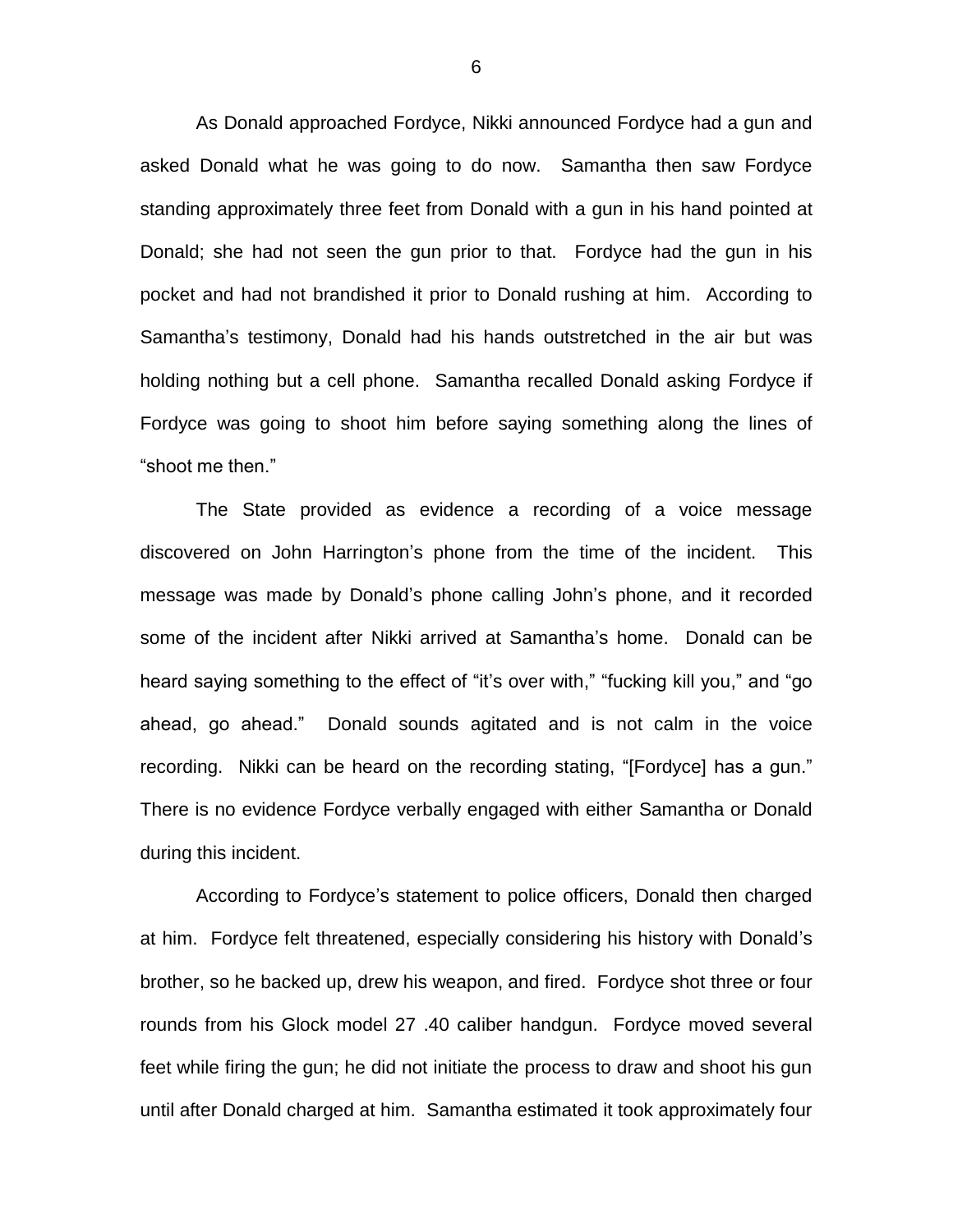seconds from the time Donald left the steps until the time he was shot. It is undisputed Fordyce shot and killed Donald on August 14.

The firearms-testing report completed by Carl Bessman of the Iowa Department of Criminal Investigation Criminalistics Laboratory found the middle hole on the front of Donald's shirt was caused by a shot fired with the muzzle of the pistol at some distance greater than two feet but less than four feet. Bessman's testing found the upper hole on the front of Donald's shirt and the hole in the back of that shirt were caused by shots fired with the muzzle of the pistol at some distance of three feet or greater from the shirt. These distances are consistent with the descriptions of Samantha and Fordyce concerning how close Donald was to Fordyce at the time of the shooting.

The location of the recovered bullet casings are consistent with Fordyce stepping away from Donald as he fired the gun. Donald remained standing following the first two shots but fell after being hit the third time. Fordyce then walked back to his truck, put the gun in the glove box, and told his children to get inside the house. He locked the truck and waited for law enforcement to arrive.

When officers arrived on scene, Nikki, Katia, and Fordyce were sitting on the front porch of Nikki's residence. Fordyce admitted to officers that he shot Donald but informed them he believed this was self-defense. Fordyce informed officers the handgun he used was in his pickup, and the officers seized a Glock model 27 .40 caliber handgun—which testing confirmed was the weapon used in the shooting incident—as well as a 9 mm handgun found in Fordyce's vehicle.

Officer Edward Savage testified he instructed Fordyce to sit in the back of the patrol car and that, at the time, Fordyce was calm—not upset, agitated,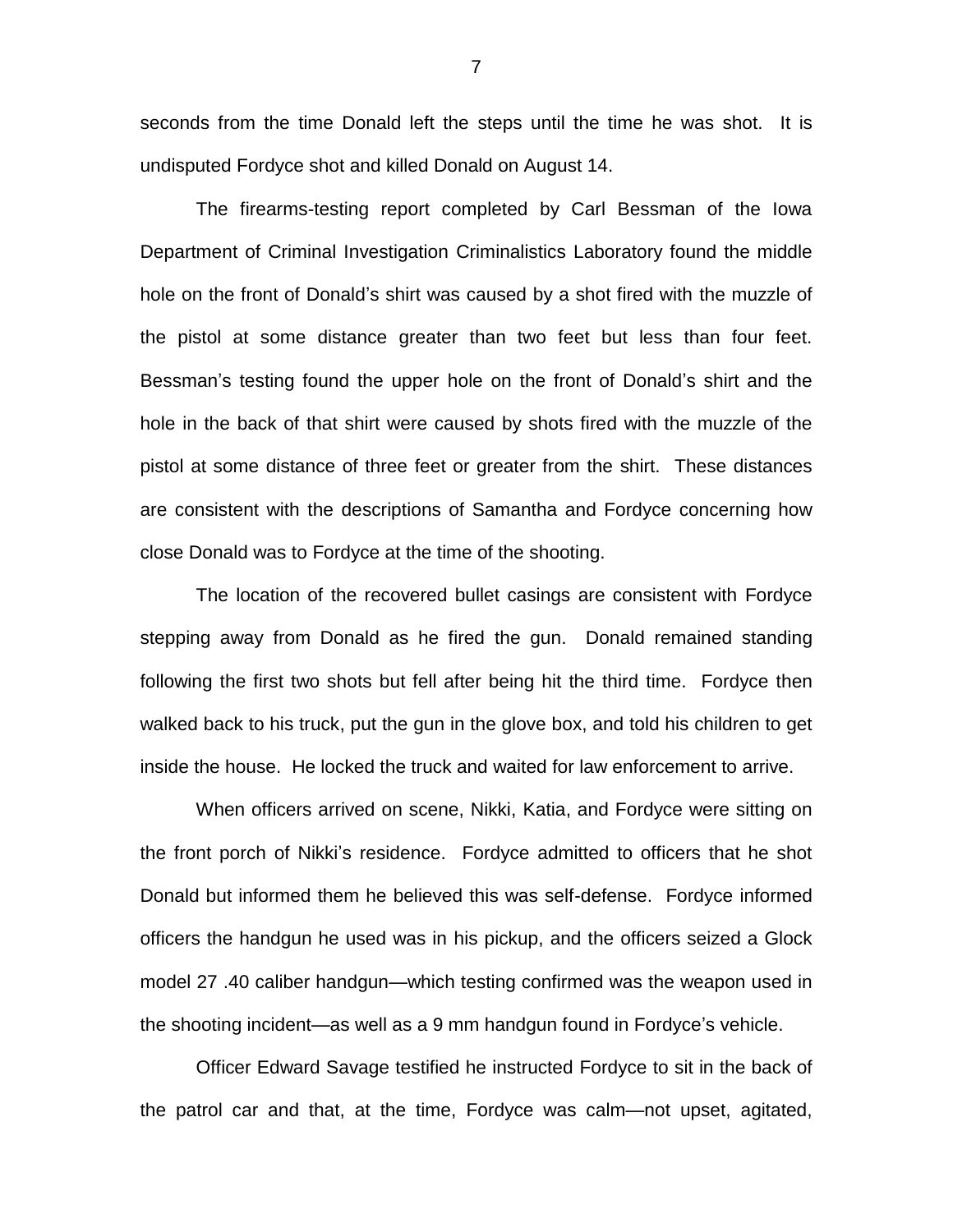afraid, or injured. Investigator Brice Lippert, who asked Fordyce to come to the station for questioning, also testified the Defendant was "oddly calm" but indicated Fordyce was cooperative.

Fordyce was transported to the Waterloo Police Department for questioning. Investigator Christopher Gergen described Fordyce as calm during the interview, and Fordyce did not complain to him of any injuries. Fordyce's cell phone was seized during the interview, and he willingly provided his passcode to access the cell phone. During his testimony, Investigator Gergen acknowledged he told Fordyce investigators would attempt to obtain surveillance from the area to see what happened and Fordyce said that would be fine. However, no surveillance videos were found.

On August 25, Fordyce was charged with first-degree murder in the shooting death of Donald.

He entered a plea of not guilty, and he filed notice of his intent to assert the defenses of justification and defense of another.

The matter proceeded to a seven-day trial to the bench in August 2016. Doctor Julia Goodin, Iowa's Chief Medical Examiner at the time, performed the autopsy on Donald and testified to her findings during trial. Dr. Goodin determined Donald's death was caused by four gunshot wounds to the chest/upper extremity. The autopsy revealed Donald had a blood alcohol content of .068, which Dr. Goodin noted was lower than the legal limit to drive in Iowa. Donald's first urine screen came back positive for amphetamines, but a subsequent, more accurate test came back negative for amphetamines. Dr.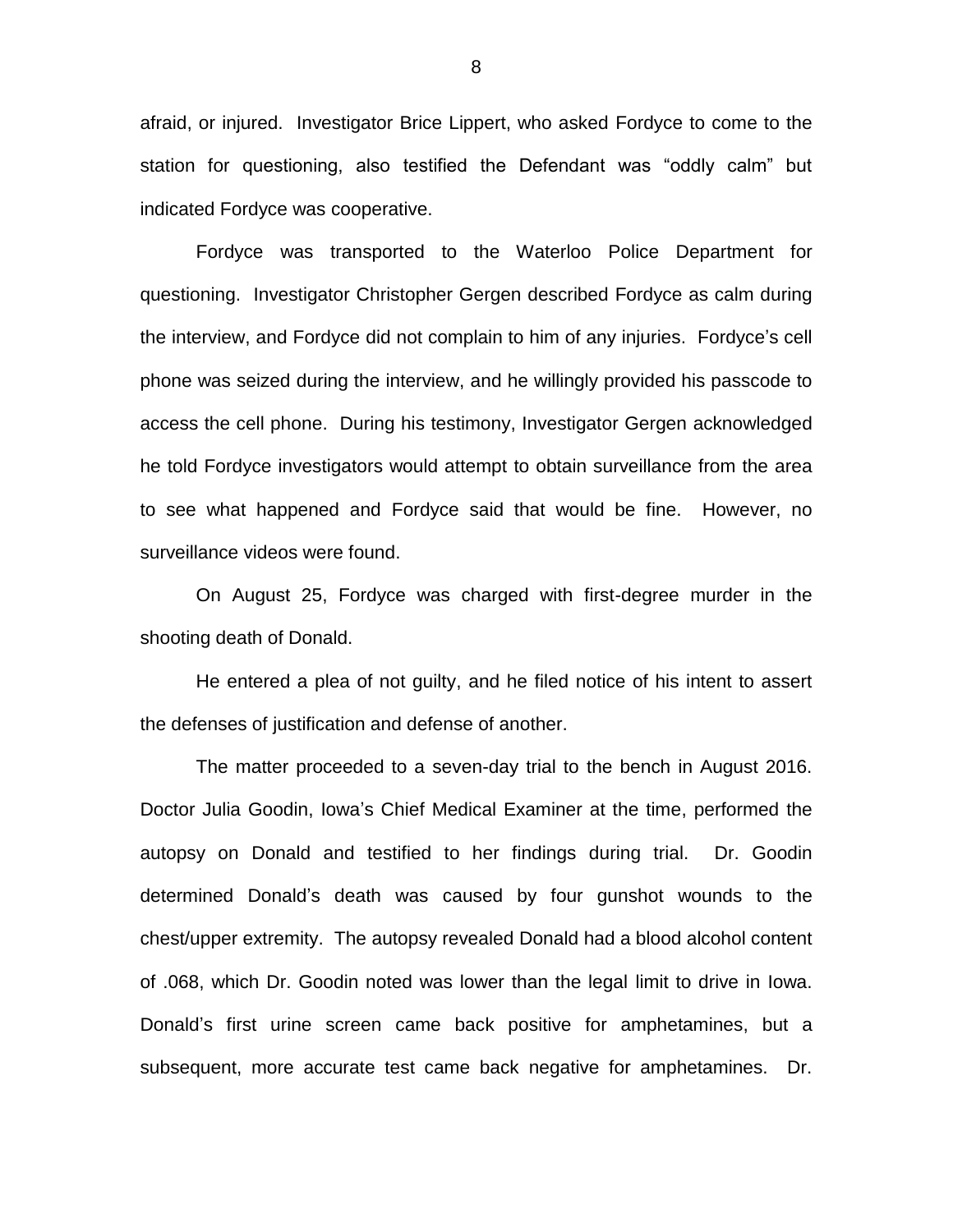Goodin determined the first test was a false positive and concluded Donald was not under the influence of amphetamines at the time of his death.

The defense called two expert witnesses. The first, Doctor Mace Beckson, is a certified forensic psychiatrist. Dr. Beckson had not met Fordyce and had no opinions on Fordyce's mental capacity, but Dr. Beckson testified he had reviewed the case as well as Fordyce's medical records. Dr. Beckson testified there are a wide range of "normal" responses to a traumatic event and setting aside emotions to get through a situation was not abnormal. Additionally, Dr. Beckson testified to his familiarity with substance abuse and long-term effects of substances, including but not limited to alcohol, on brain function. According to Dr. Beckson, long-term use of amphetamines—as Donald had a history of can cause paranoid, suspicious, or delusional behavior. High use of the drug can cause psychosis and agitation. Dr. Beckson noted a negative toxicology result indicates the individual did not use the tested substance recently but could also mean the cutoff rate for testing was too high to detect a minimal presence of the substance.

Emanuel Kapelsohn was also called as an expert witness in regards to his knowledge of firearms and self-defense. Mr. Kapelsohn opined on factors related to the use of self-defense, ability to retreat, and deadly-force protocols. Mr. Kapelsohn also engaged in a demonstration to indicate how action is faster than reaction in a situation with an aggressor.

The case was deemed submitted to the court in September 2016.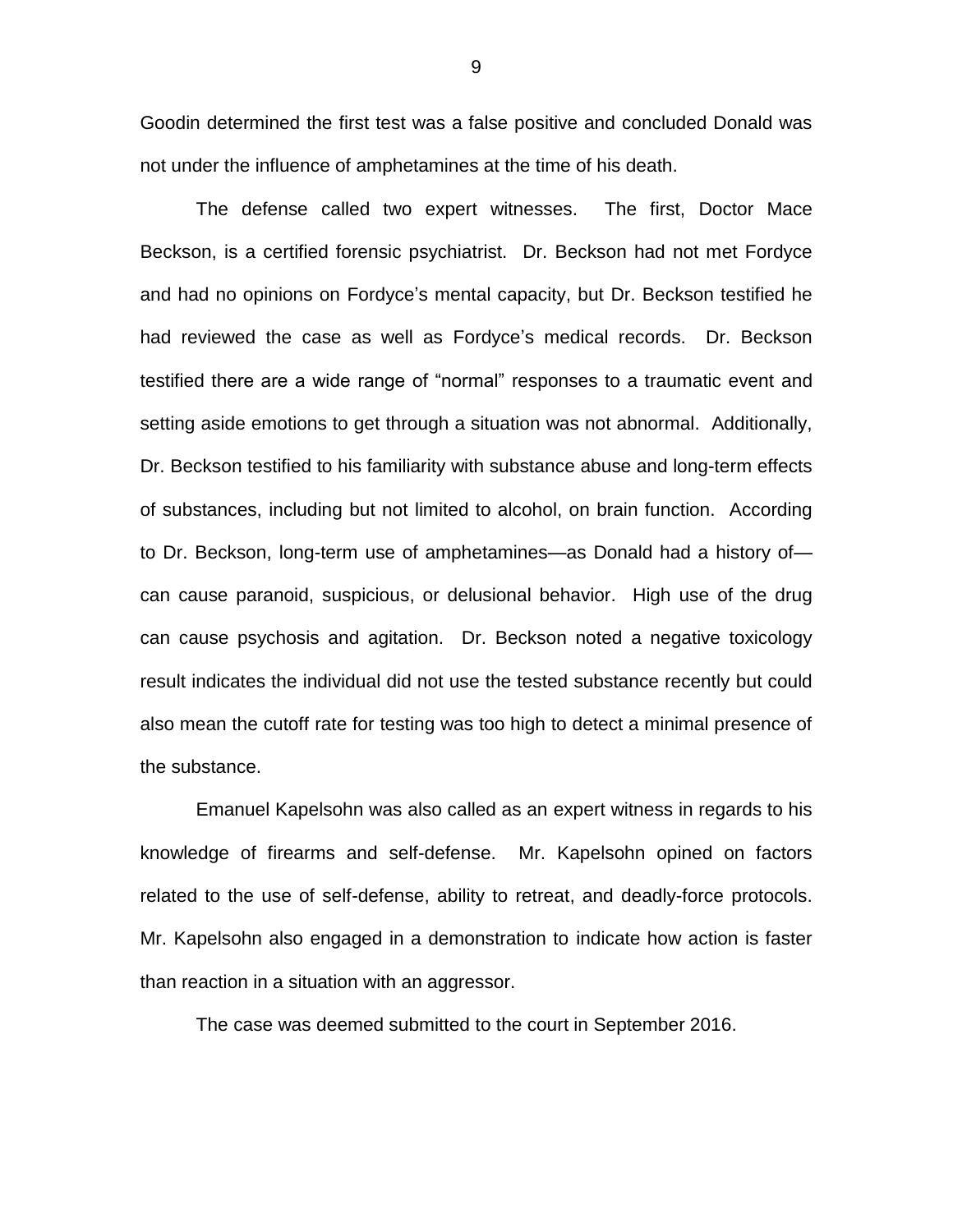Before the district court issued a ruling, the Iowa Legislature passed House File No. 517—also known as the "stand your ground" law—which amended parts of Iowa Code chapter 704.

In August 2017, Fordyce filed a motion asking the court to apply the law to the facts of his case. In his motion, he asserted that House File No. 517 "merely clarified the ambiguous nature of whether there was a duty to retreat while acting in self-defense or defense of another." Additionally, he asserted that applying the law change to his case would "not involve retroactivity, in the sense of the application of a change in law to overturn a judicial adjudication of rights that has already become final" because no verdict had yet been entered. He also asked the court to consider the rule of lenity in determining whether to apply the law change. Finally, he claimed that refusing to apply the law change would "result in the Defendant being denied his right to Due Process and Equal Protection of the law under Iowa Constitution Article I, sections 1, 9, and 10 and the Fifth and Fourteenth Amendments of the United States Constitution."

On August 29, 2017, approximately eleven months after the case was submitted, the district court entered its verdict. In its written ruling, the court first denied Fordyce's motion to apply "stand your ground" to his case, determining that because it was a change in substantive law it should not be applied retroactively to Fordyce's actions. The court then considered whether the State had disproved Fordyce's defenses and ruled Fordyce could not rely on selfdefense or defense of others because (1) Fordyce "continued the incident when he came back and accompanied his sister and Katia when they confronted Samantha" and "Nikki and Katia were both initiating a further escalation of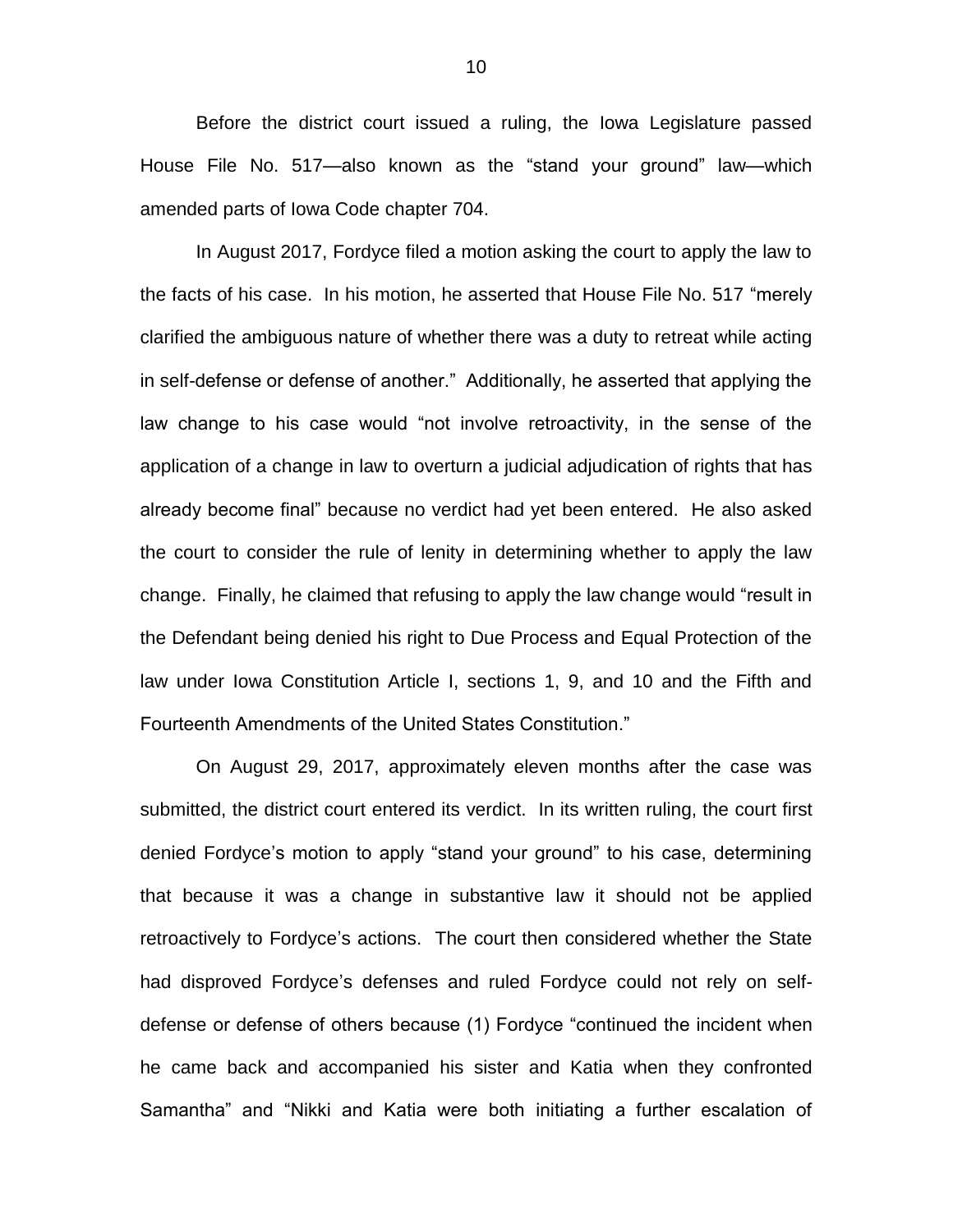tension with Donald and Samantha, as well as continuing the course of events set in motion initially by Donald" and (2) Fordyce "could have pursued an alternative course of action by retreating sooner once he was aware that Donald was coming toward him." Still, the court acquitted Fordyce of murder in the first degree and murder in the second degree, finding the State had not proved Fordyce had the necessary intent at the time he shot Donald. The court found Fordyce guilty of voluntary manslaughter, stating:

The court further finds that the State has proven beyond a reasonable doubt that the shooting was done solely by reason of sudden, violent and irresistible passion resulting from serious provocation. The court finds that Donald's actions charging [Fordyce], together with his threats to kill or harm [Fordyce], were a serious provocation. Donald's actions at the time he charged [Fordyce] would cause a reasonable person to have a sudden, violent and irresistible passion. The court finds there was no interval of time during which a reasonable person would, under the circumstances, have time to reflect and bring his passion under control and suppress the impulse to kill.

Fordyce filed a motion for new trial, pursuant to Iowa Rule of Criminal Procedure 2.24(2)(b)(6) and (9). He claimed the court's refusal to apply the stand your ground law to his case was a denial of his right to due process and equal protection, the eleven-month delay between the submission of the case to the court and the court's ruling being issued violated his right to a fair and speedy trial, and the State failed to prove beyond a reasonable doubt Fordyce did not act in self-defense.<sup>5</sup>

At the scheduled sentencing hearing, the court heard arguments from both Fordyce and the State regarding the motion for new trial before ultimately

 $\overline{a}$ 

<sup>5</sup> Fordyce also challenged the district court's rulings as to some evidentiary matters; he has not renewed those complaints on appeal.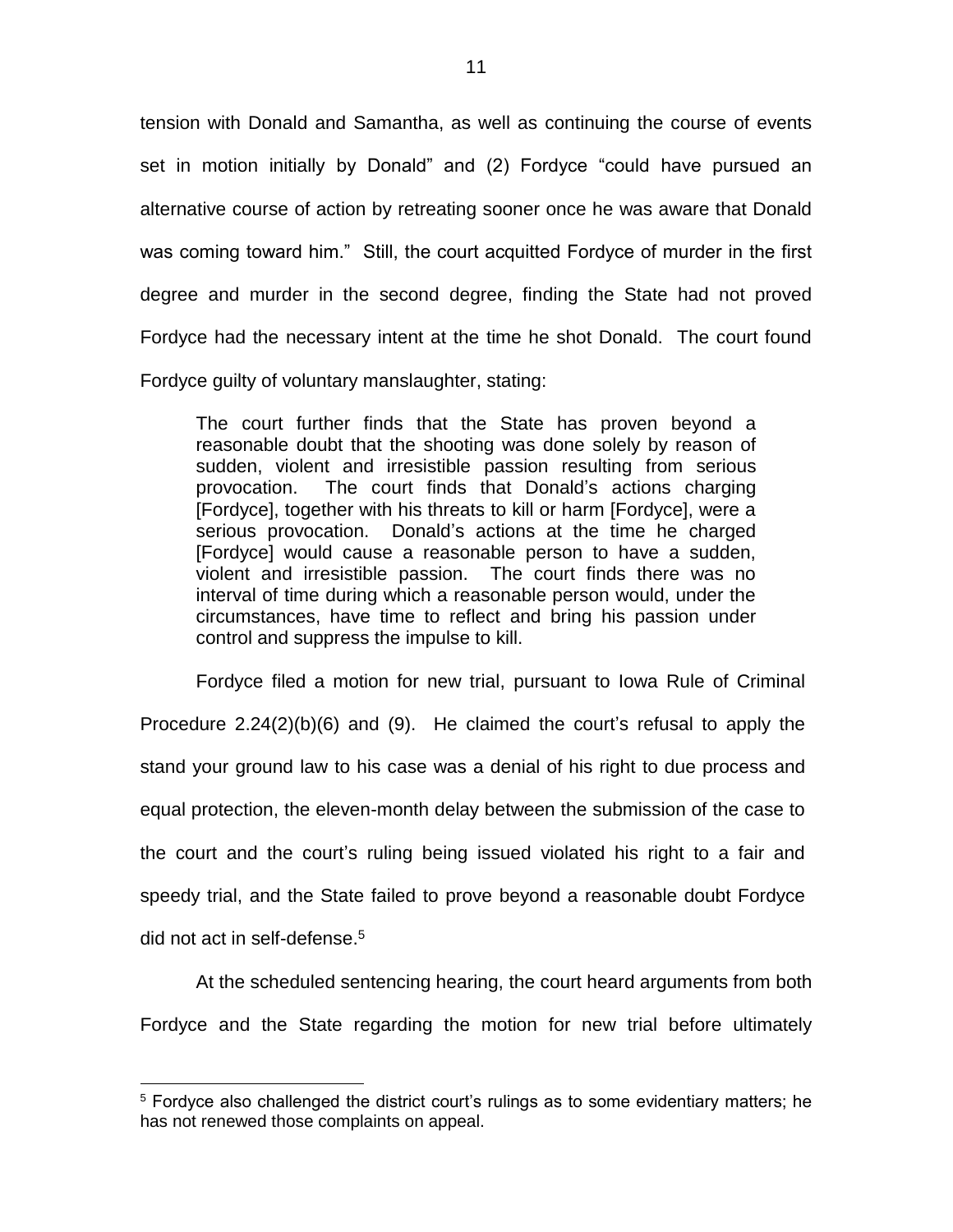denying the motion. As to the issue of the delay before the ruling, the court stated:

Concerning the timeliness of the decision, no doubt the decision took a lengthy amount of time and the court will acknowledge more time than I would have ever wanted it to take. I do note that for the purposes of this record that the court's findings of fact were done actually within several weeks of the completion and submission of the trial. It was the consideration and the analysis of the law as to those facts which ended up taking additional time and, in fact, in this case, I can assure both parties that the court spent a great deal—amount of time wrestling with the application of the law in this case to the evidence that was presented. And so if anything, I believe the court has afforded complete and full due process to the defendant in every respect as far as consideration of the evidence and the application—the court's application of the law in this case.

Fordyce was sentenced to an indeterminate term of incarceration not to

exceed ten years. He appeals.

## **II. Discussion.**

#### **A. Sufficiency of the Evidence.**

Fordyce maintains the State failed to provide substantial evidence to prove beyond a reasonable doubt that Fordyce did not act with justification—in either self-defense or defense of others—in shooting Donald. *See State v. Rubino*, 602 N.W.2d 558, 565 (Iowa 1999) (recognizing the State has the burden, "when the defense is raised," "to prove beyond a reasonable doubt . . . the alleged justification did not exist"). "When reviewing such a claim, the evidence is viewed in the light most favorable to the State, all inferences that are fairly and reasonably deducted from the evidence are accepted, and all the evidence, not just that supporting the verdict, is considered." *State v. Elam*, 328 N.W.2d 314, 319 (Iowa 1982).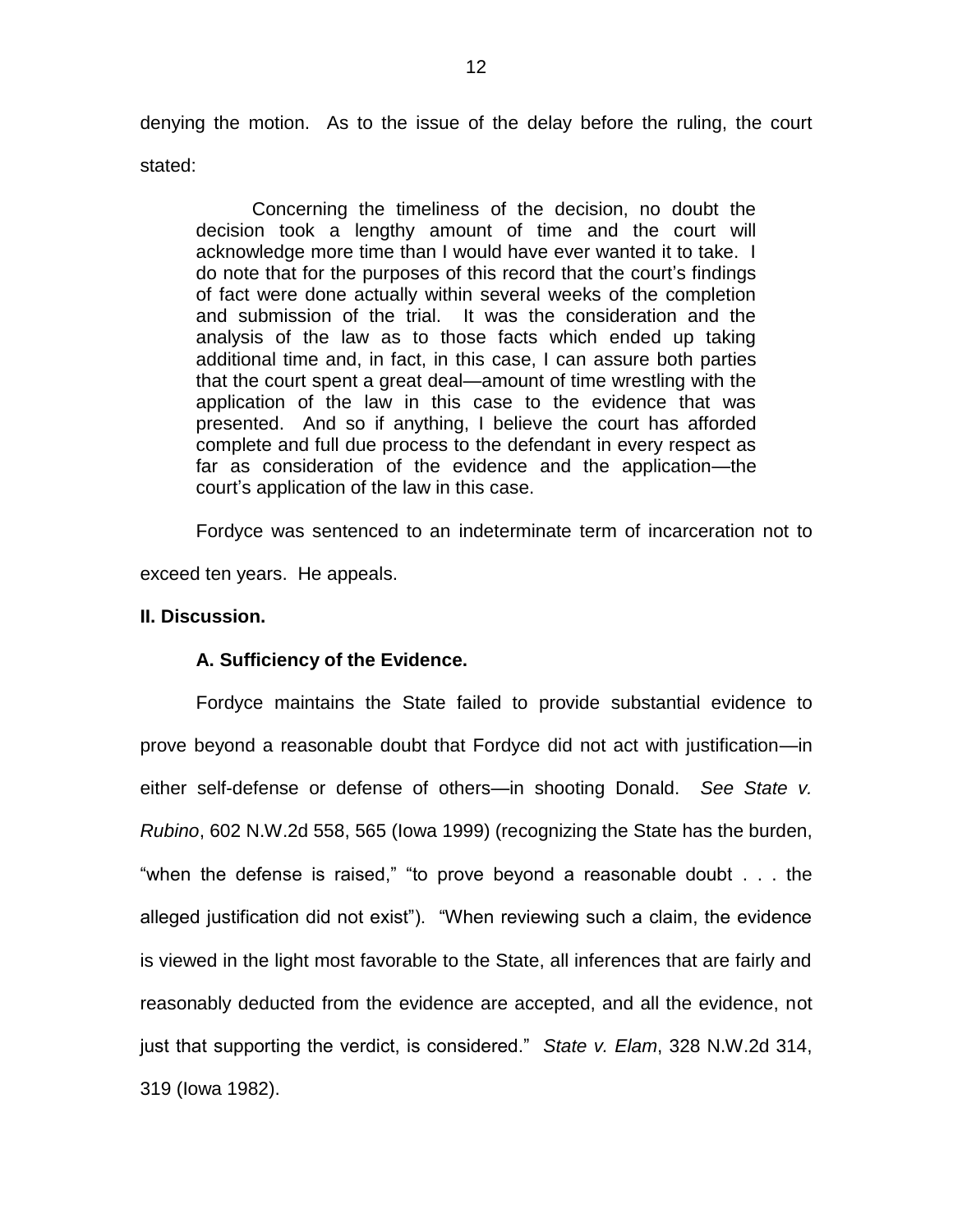"Justification as a defense is two-pronged: an admission that a proscribed act was done, and the establishment of an exculpatory excuse that takes the act out of the criminal law." *State v. Jeffries*, 313 N.W.2d 508, 509 (Iowa 1981). The defense is codified in Iowa Code section 704.3 (2015), which states, "A person is justified in the use of reasonable force when the person reasonably believes that such force is necessary to defend oneself or another from any actual or imminent use of unlawful force."

To prove Fordyce was not justified in acting in self-defense, the State has to prove any one of the following:

1. The defendant started or continued the incident which resulted in death; or

2. An alternative course of action was available to the defendant; or

3. The defendant did not believe he was in immediate danger of death or injury and the use of force was not necessary to save himself; or

4. The defendant did not have reasonable grounds for the belief; or

5. The force used by the defendant was unreasonable.

*State v. Coffman*, 562 N.W.2d 766, 768 (Iowa Ct. App. 1997) (citation omitted).

The district court concluded Donald was not acting in self-defense for two reasons: first, because he continued the incident that resulted in Donald's death when he came back and accompanied his sister and Katia while they confronted Samantha and Donald. Additionally, the court concluded Fordyce had an alternative course of action available to him by retreating sooner once he was aware that Donald was coming toward him. Fordyce argues the district court's finding of facts do not support these conclusions.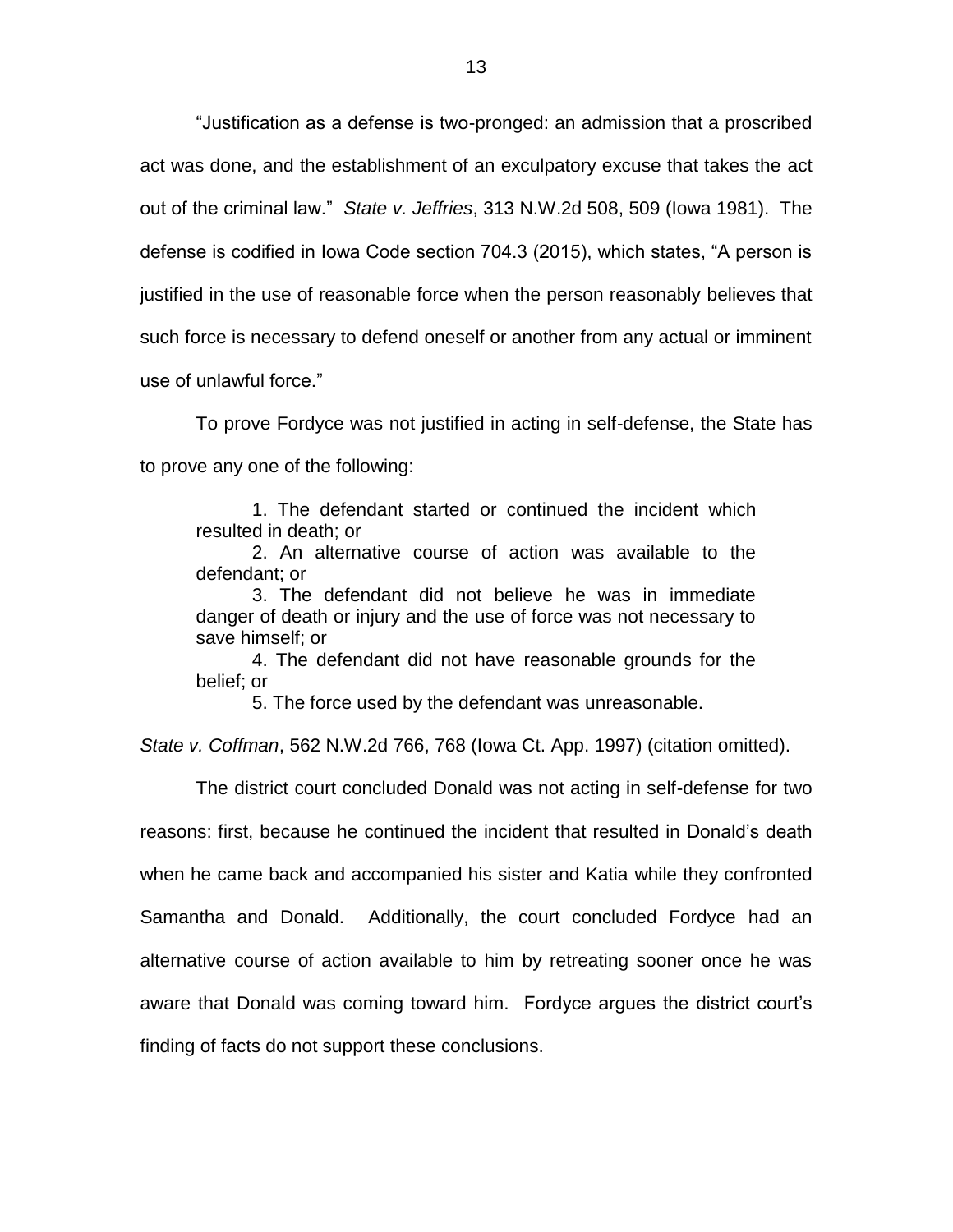Regarding the continuation of the incident, Fordyce notes the court determined Donald was the initial aggressor when he flipped off Fordyce and then walked up to Fordyce's truck, trying to gain entrance into it and provoking Fordyce by asking, "Come on. You want to go?" Fordyce asserts that his action of following Katia and Nikki to the border of Nikki's property when they entered Samantha's property and then standing by while the others engaged in a verbal altercation does not constitute continuing the incident. We agree. According to the district court's fact findings, Fordyce stayed on Nikki's property, did not engage in a verbal altercation, and did not brandish his weapon—which he had a legal permit to carry and was already in his possession before the incident began—until Fordyce rushed at him. We cannot say Fordyce's presence, at a distance, at a point where he could observe Donald is enough to determine Fordyce continued the prior incident.

But we agree with the district court that Fordyce had an alternative course of action available to him. There were no physical barriers to Fordyce retreating.<sup>6</sup> *See, e.g.*, *State v. Rubino*, 602 N.W.2d 558, 565 (Iowa 1999) (finding substantial proof the defendant's reliance on the justification defense was unfounded because "[w]hen a shot was fired to scare them off, [the defendant] could have retreated"); *Wright v. State*, No. 16-0518, 2017 WL 4049317, at \*6 (Iowa Ct. App. Sept. 13, 2017) (finding an alternative course of action was available to the defendant because he "could have continued to run"). Fordyce maintains there

 $\overline{a}$ 

 $6$  We acknowledge there was some testimony that Fordyce may have had a fractured foot at the time of the shooting, but the district court specifically found that Fordyce's various ailments were not factors at the time of the shooting. Moreover, there was no evidence of Fordyce otherwise struggling to walk or get around.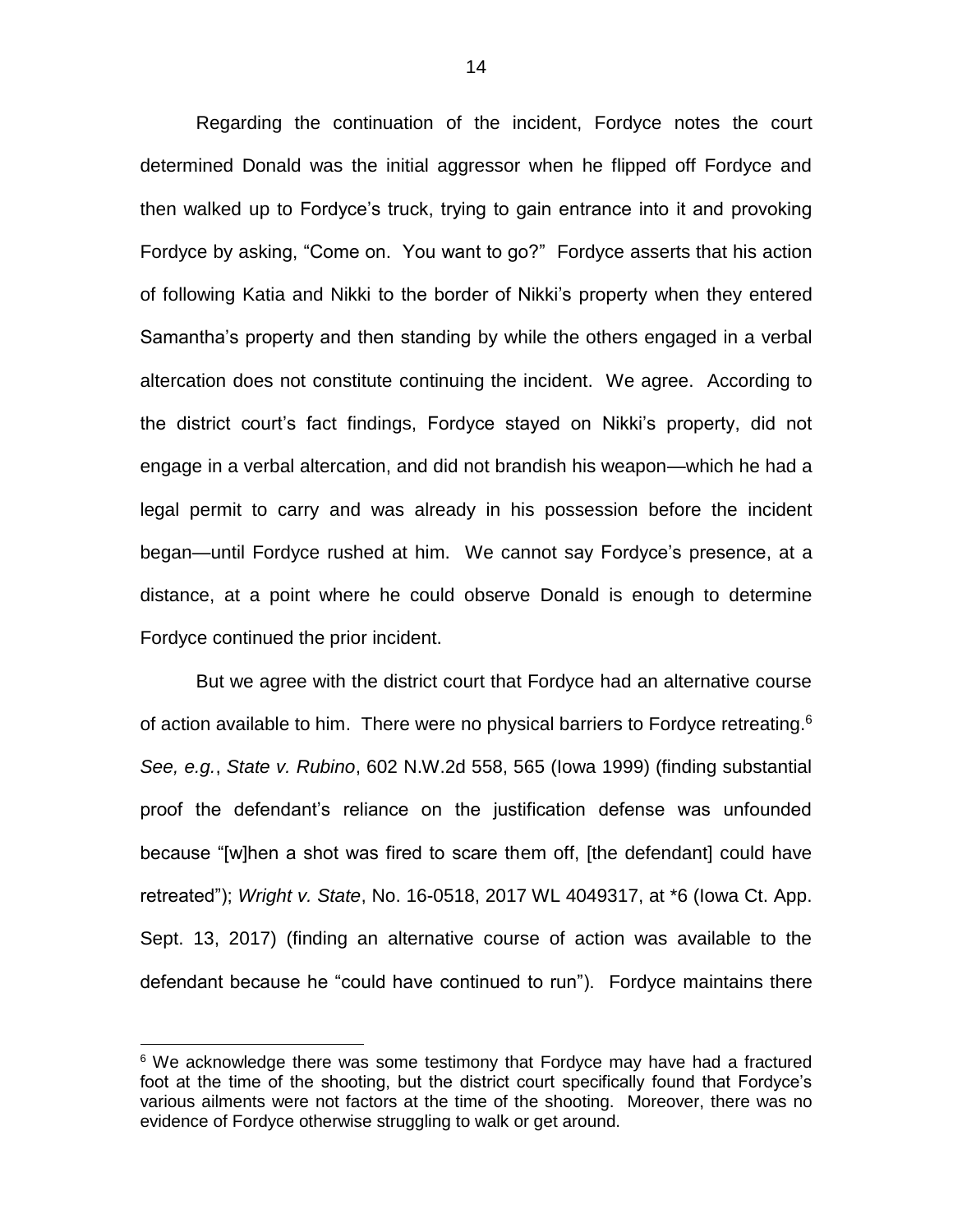was no time to flee and he could not back up or leave because "to retreat at this stage would leave the two individuals he had originally followed with a further crazed individual." This argument conflates the two separate justifications for his action—self-defense and defense of others. Insofar as he argues he was defending himself in shooting Donald, nothing prevented Fordyce from fleeing. Because substantial evidence supports one of the alternatives, we agree with the district court conclusion Fordyce was not justified by self-defense in shooting Donald. Whether Fordyce could use deadly force against Donald in defense of others is a separate question.

To prove Fordyce was not justified in acting in defense of others, the State has to prove any one of the following:

1. The defendant knew the person he helped had started or continued the incident, or the defendant himself started or continued the incident which resulted in injury death.

2. An alternative course of action was available to the defendant.

3. The defendant did not believe the person he helped was in imminent danger of death or injury and the use of force was not necessary to save the person.

4. The defendant did not have reasonable grounds for the belief.

5. The force used by the defendant was unreasonable.

Iowa Crim. Jury Instructions 400.3.

Although Fordyce argues there was no alternative course of action—such as fleeing—that could protect himself, Katia, and Nikki, Fordyce cannot successfully rely on defense of others for his justification. He knew Katia and Nikki chose to run over to Samantha's home and start a verbal altercation with Samantha and Donald, whether that constituted starting a new incident or a continuation of the incident between Donald and Fordyce.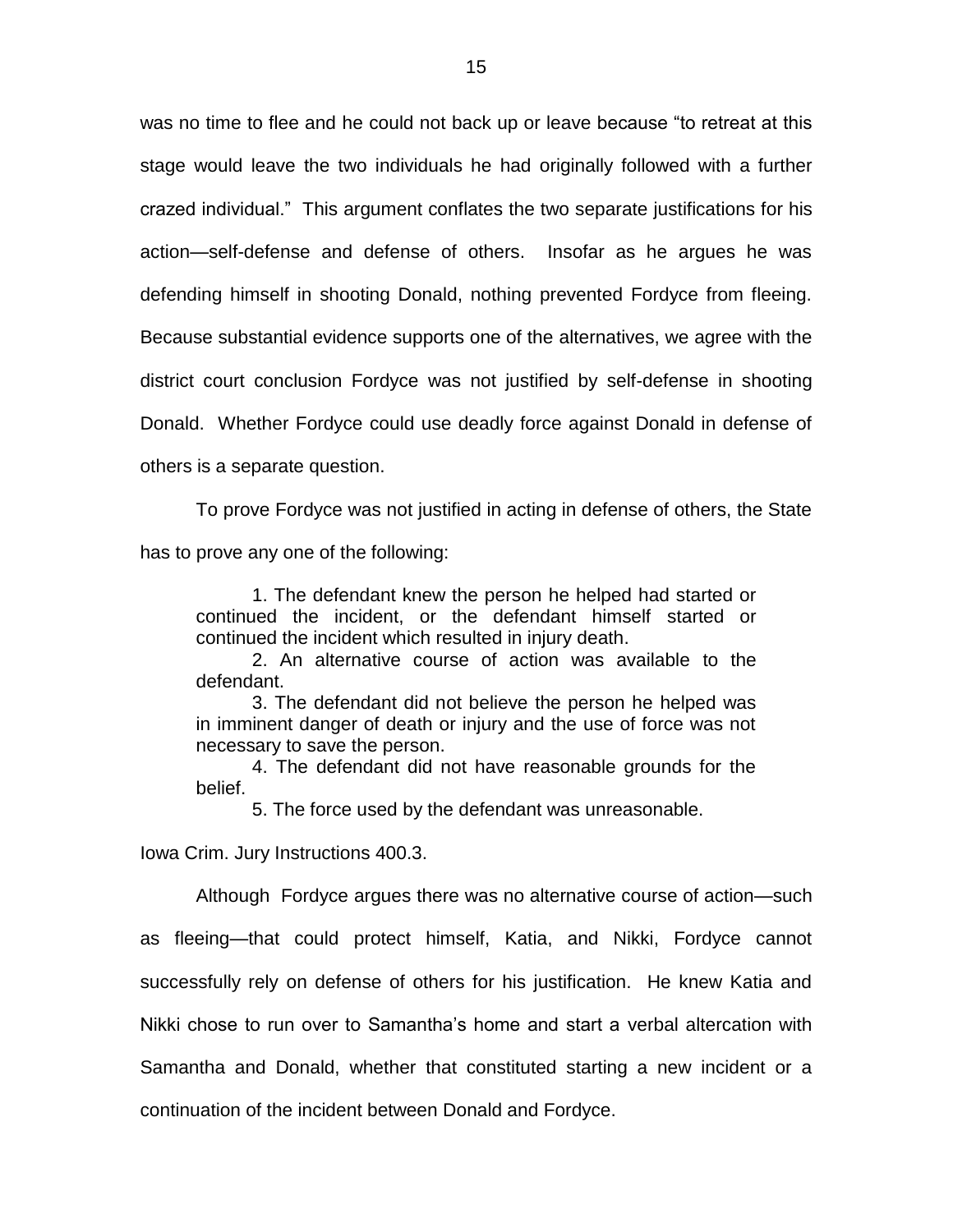Substantial evidence disproves Fordyce's justifications of self-defense and defense of others.<sup>7</sup>

#### **B. Stand Your Ground Law.**

 $\overline{a}$ 

Fordyce maintains the district court violated his right to due process and equal protection when it refused to apply the stand your ground law to his case.

First, we consider the State's argument that Fordyce has not preserved his equal protection argument because, while he raised it before the district court, the court did not rule on it. *See Meier v. Senecaut*, 641 N.W.2d 532, 537 (Iowa 2002) ("It is a fundamental doctrine of appellate review that issues must ordinarily be both raised and decided by the district court before we will decide them on appeal."). Fordyce responds that the district court ruled on the issue, pointing to the court's statement in the written ruling that not applying the amended law "will not result in any violation of the [Fordyce's] rights pursuant to the constitutions of the United States or the State of Iowa."

Here, we bypass the question whether Fordyce's equal protection argument has been preserved because we find it waived. In his appellate brief, Fordyce mentions in passing that failing to apply the amended law as his

 $7$  Fordyce contends we should consider his conduct after the shooting in reaching our determination. Fordyce's actions following the shooting—locking his gun in his vehicle, waiting for police to arrive, and then identifying himself as the shooter to authorities certainly suggest Fordyce's subjective belief he was justified in his actions. But the legal determination of whether he was justified has both a subjective and objective component. *See State v. Frei*, 831 N.W.2d 70, 74 (Iowa 2013) ("The test of justification is both subjective and objective. The actor must actually believe that [another] is in danger and that belief must be a reasonable one."), *overruled on other grounds by Alcala v. Marriott Int'l, Inc.*, 880 N.W.2d 699, 707–08 (Iowa 2016). Moreover, Fordyce's subjective belief about whether he was in danger is different than his subjective belief about whether he acted lawfully; there is no evidence Fordyce was aware of the state of the law at the time he shot Donald, and his "feeling" that he was justified is not determinative of a legal conclusion.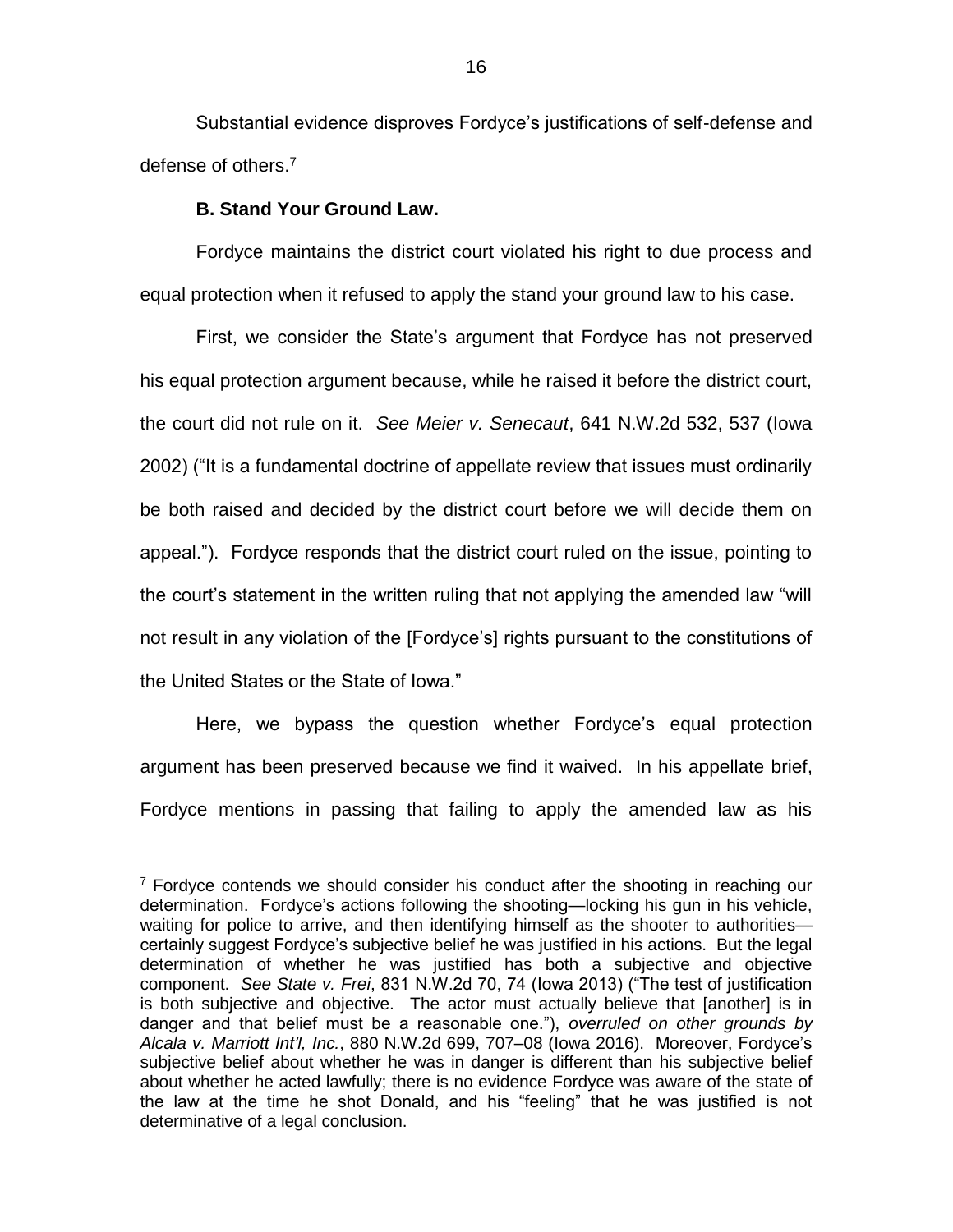requests results in violation of his equal protection rights, but Fordyce cites no authority to support this position. *See* Iowa R. App. P. 6.903(2)(g)(3) ("Failure to cite authority in support of an issue may be deemed waiver of that issue."). He undertakes no equal protection analysis. *See Soo Line R.R. Co.; v. Iowa Dep't of Transp.*, 521 N.W.2d 685, 691 (Iowa 1994) ("[Appellant's] random mention of this issue, without elaboration or supportive authority, is insufficient to raise the issue for our consideration."). He does not even assert that he is similarly situated to those defendants who invoke the stand your ground law after it became effective. *See Varnum v. Brien*, 763 N.W.2d 862, 882 (Iowa 2009) (recognizing the "threshold test" of the requirement of equal protection: "Under this threshold test, if plaintiffs cannot show as a preliminary matter that they are similarly situated, courts do not further consider whether their different treatment under a statute is permitted under the equal protection clause"). We do not consider this further.

Next, we consider whether due process requires the retroactive application of the stand your ground law. $8$  First, we note that a "statute is presumed to be prospective in its operation unless expressly made

 $\overline{a}$ 

<sup>&</sup>lt;sup>8</sup> Fordyce similarly fails to make a specific due process argument, but the State does not contest that the issue is properly before us for review. Additionally, the issue of due process is more innately involved with the issue of how to apply a change in law. *See, e.g.*, *State v. Harrison*, 914 N.W.2d 178, 192 (Iowa 2018):

The Fifth and Fourteenth Amendments of the United States Constitution, and Article I, section 9 of the Iowa Constitution, prohibit the state from depriving any person of "life, liberty, or property, without due process of law." "'Due process requires fundamental fairness in a judicial proceeding,' so a trial that is fundamentally unfair violates the guarantees of due process in the United States and Iowa Constitutions." "[T]he Due Process Clause protects the accused against conviction except upon proof beyond a reasonable doubt of every fact necessary to constitute the crime with which he is charged."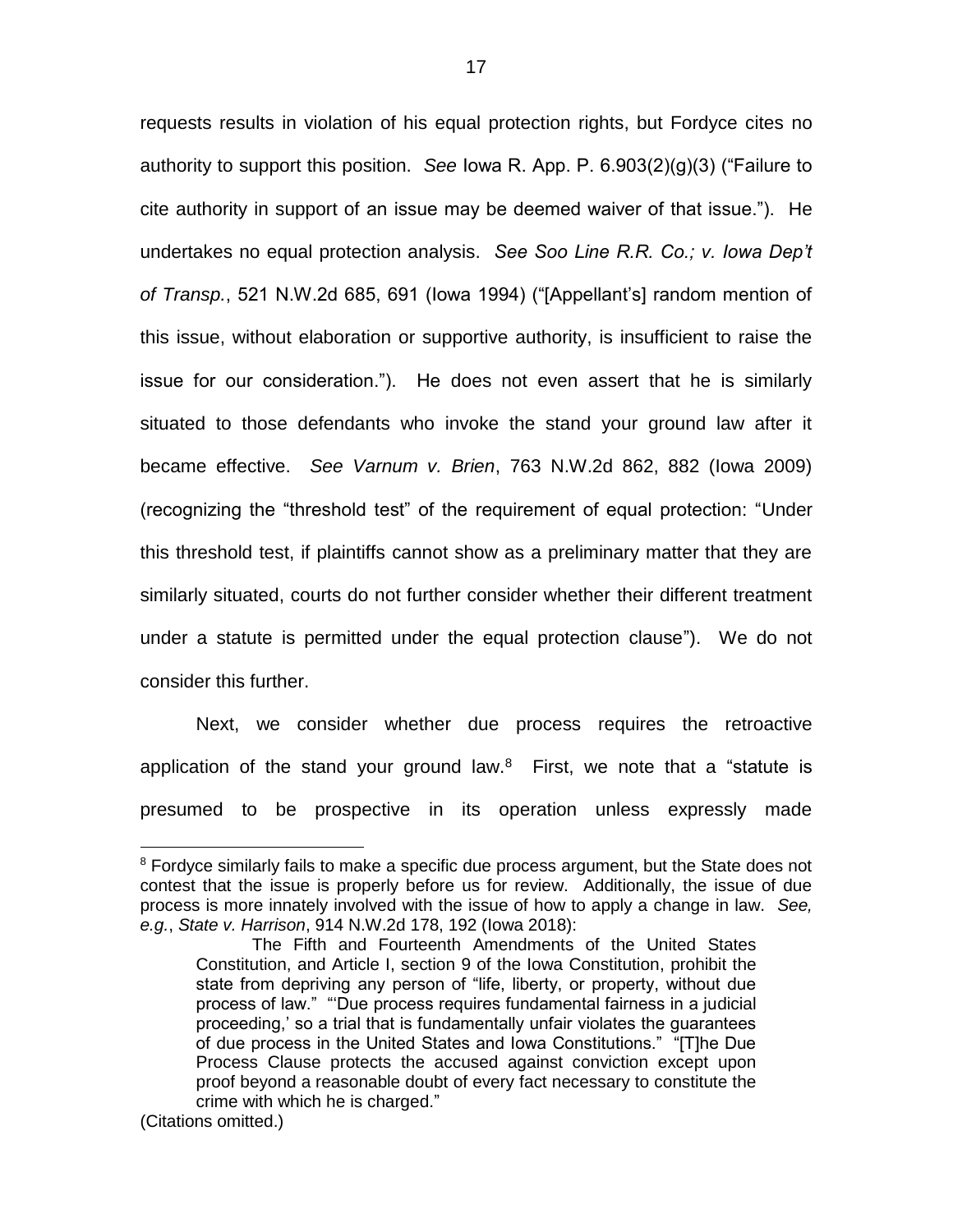retrospective." Iowa Code § 4.5. Nothing in HF 517 provides for the statute to be applied retroactively. Additionally, "[i]t is well-settled law that substantive amendments to criminal statutes do not apply retroactively." *Harrison*, 914 N.W.2d at 205. As our supreme court has recognized before, due process under both the Iowa and Federal Constitutions "only require[] retroactive application of *clarifications* to existing substantive law, not *changes* to substantive law." *Nguyen v. State*, 878 N.W.2d 744, 754–56 (Iowa 2016). And our court has already determined that the stand your ground law is a substantive change in law. *See Hines v. State*, No. 17-2080, 2019 WL 1056030, at \*1–2 (Iowa Ct. App. Mar. 9, 2019) (finding the "stand your ground" law is a change in substantive law and therefore does not apply retroactively); *State v. Barber*, No. 18-0038, 2019 WL 761631, at \*9 (Iowa Ct. App. Feb. 20, 2019) ("The 2017 amendments to the justification defense at issue in this case were prospective, not retrospective, as the amendments were not expressly made retrospective and were substantive in nature."); *see also Roach v. State*, No. 18-0636, 2019 WL 1752666, at \*1 (Iowa Ct. App. Apr. 17, 2019) (relying on prior rulings to determine stand your ground will not be applied retroactively). Our supreme court recently reached this same conclusion in *State v. Williams*, \_\_\_ N.W.2d \_\_\_, \_\_\_, 2019 WL 2236108, at \*14 (Iowa 2019) (determining the "stand your ground" law is a substantive change in law, which does not apply retroactively (citing *Harrison*, 914 N.W.2d at 205)).

Fordyce argues stand your ground should be applied to his case even if it is not generally to be applied retroactively, maintaining it would not be a true retroactive application because his case was not finally decided at the time the law change took effect. The question is not the state of the law at the time the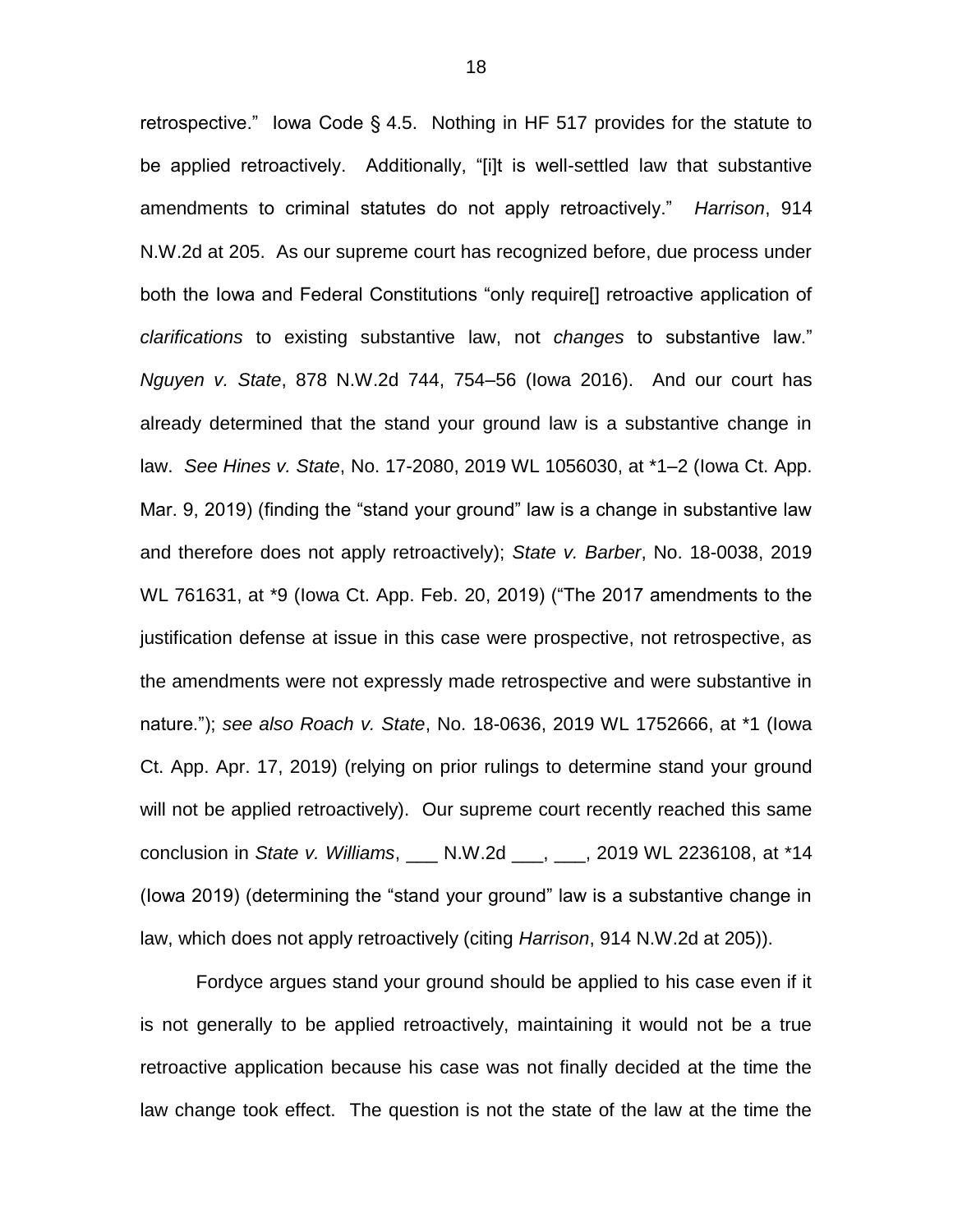court entered its decision but rather the state of the law at the time Fordyce shot and killed Donald. *See* Iowa Code § 4.13(1)(a) ("The reenactment, revision, amendment, or repeal of a statute does not affect any of the following: the prior operation of the statute or *any prior action* taken under the statute." (emphasis added)); *see also Harrison*, 914 N.W.2d at 205 (considering whether the law "exist[ed] in the Iowa Code at the time of [the defendant's] offense").

Finally, Fordyce maintains the rule of lenity requires the application of stand your ground to his case. The rule of lenity "directs that criminal statutes are to be strictly construed in favor of the accused." *State v. Hearn*, 797 N.W.2d 577, 585 (Iowa 2011).

At a minimum, however, our cases stand for the proposition that the rule of lenity does not apply if there is no ambiguity regarding the application of a statute to a given set of facts after examination of the text, the context of the statute, and the evident statutory purpose as reflected in the express statutory language.

*Id.* at 587. After considering all of the above, we agree with the district court that the rule of lenity has no application here.

The district court did not err in refusing to apply the stand your ground law

to Fordyce's case.

 $\overline{a}$ 

# **C. Time between Trial and Verdict.**

Fordyce maintains the amount of time that elapsed between the matter being submitted to the district court and the filing of the district court's ruling violated his right to due process. $9$ 

<sup>&</sup>lt;sup>9</sup> In his appellate brief, Fordyce also contends the delay violated his right to speedy trial. Fordyce waived his right to speedy trial, so we do not consider this part of his claim.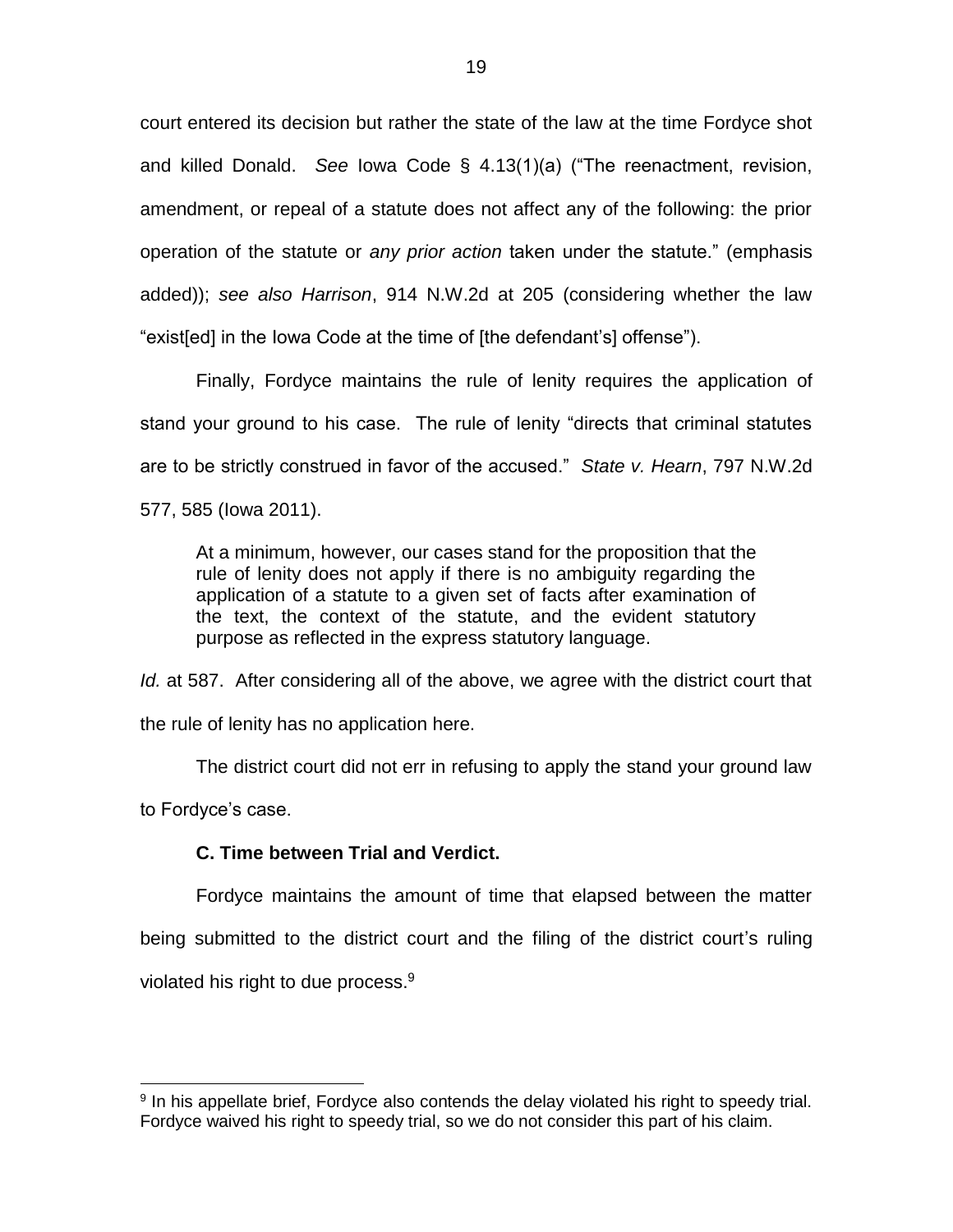The district court took approximately eleven months after the case was deemed submitted before it entered its verdict against Fordyce. We understand Fordyce's frustration with the delay. "We are far from unconcerned about delays in decision making in any court proceeding and have determined that a judicial decision ordinarily should be reached within sixty days after submission, even in the most complex matters." *State v. Kaster*, 469 N.W.2d 671, 673 (Iowa 1991). However, we have found no authority—and Fordyce has supplied none—that support a determination that a delay between trial and the district court's verdict violates a defendant's right to due process. In *Kaster*, our supreme court noted and expressed displeasure over the more than a year that elapsed between the trial and the entry of a verdict. 469 N.W.2d at 672. Still, the court "reject[ed] defendant's assertion he was denied a fair trial" based on the lengthy delay and refused to reverse the defendant's conviction or grant a mistrial. *Id.* at 672, 673.

Here, the court recognized the delay was a "lengthy amount of time" and "acknowledge[d]" it was "more time than [the court] would have ever wanted it to take" but ultimately explained the delay was a result of the court's wrestling with the application of the law to the facts—indicating the court took more time and care with the proceedings, not less. Additionally, Fordyce received credit against his sentence for the time he spent in jail before the verdict was entered. We acknowledge Fordyce's claim that, "due to the delay in rendering a verdict, the trial court felt compelled to convict Fordyce of something," but nothing in the record supports this assertion. Under these circumstances, we cannot say Fordyce's due process rights were violated.